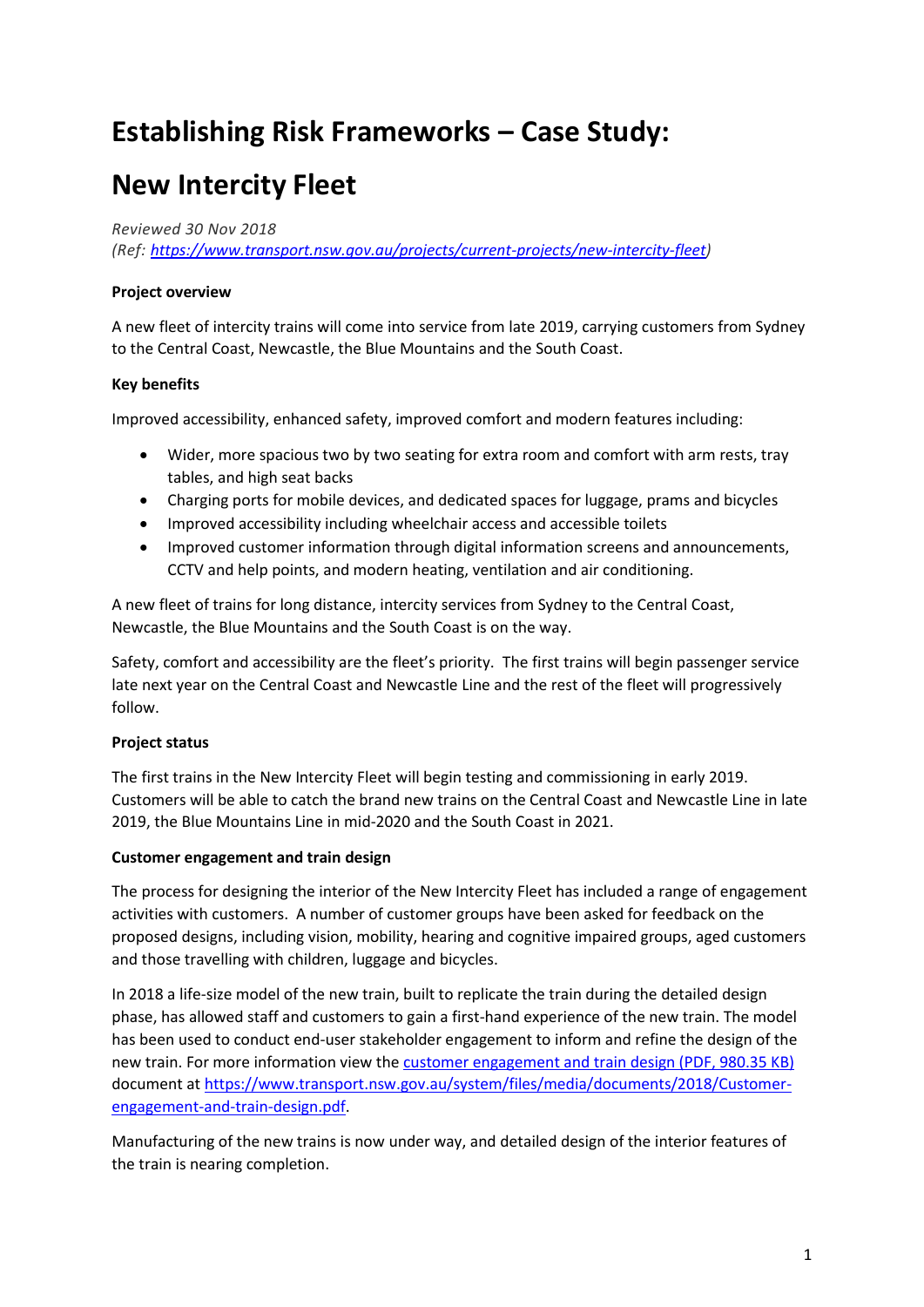### **Case Study: New Intercity Fleet Part 2**

# **Locals lose out as \$2.3b NSW intercity train fleet to be built in South Korea**

### *By [Matt O'Sullivan,](https://www.smh.com.au/by/matt-o) 18 August 2016*

*(Ref: [https://www.smh.com.au/national/nsw/contract-for-new-trains-for-nsw-intercity-fleet-to-be](https://www.smh.com.au/national/nsw/contract-for-new-trains-for-nsw-intercity-fleet-to-be-built-in-south-korea-20160818-gqv9rj.html)[built-in-south-korea-20160818-gqv9rj.html\)](https://www.smh.com.au/national/nsw/contract-for-new-trains-for-nsw-intercity-fleet-to-be-built-in-south-korea-20160818-gqv9rj.html)*

Hundreds of new train carriages for NSW's intercity fleet will be built in South Korea after the Baird government awarded a \$2.3 billion contract to a UGL-led consortium, dashing hopes that they would be assembled in Wollongong.

The first of the 512 double-deck train carriages to be rolled off the assembly line in South Korea will begin services to Newcastle, the Central Coast, Illawarra and the Blue Mountains in 2019.



In June 2015, the NSW Treasurer announced the biggest ever investment in the state's transport networks. The deal is the biggest train contract since the state government awarded the troubled Waratah project to a Downer EDI-led consortium almost a decade ago to build carriages in China.

Downer is one of three bidding consortiums to have lost out to UGL Rail, an Australian engineering firm which will have a 15-year contract to maintain the new carriages at Kangy Angy on the central coast.



THE INTERCITY TRAINS WILL HAVE TWO-BY-TWO SEATING ON THEIR UPPER AND LOWER DECKS.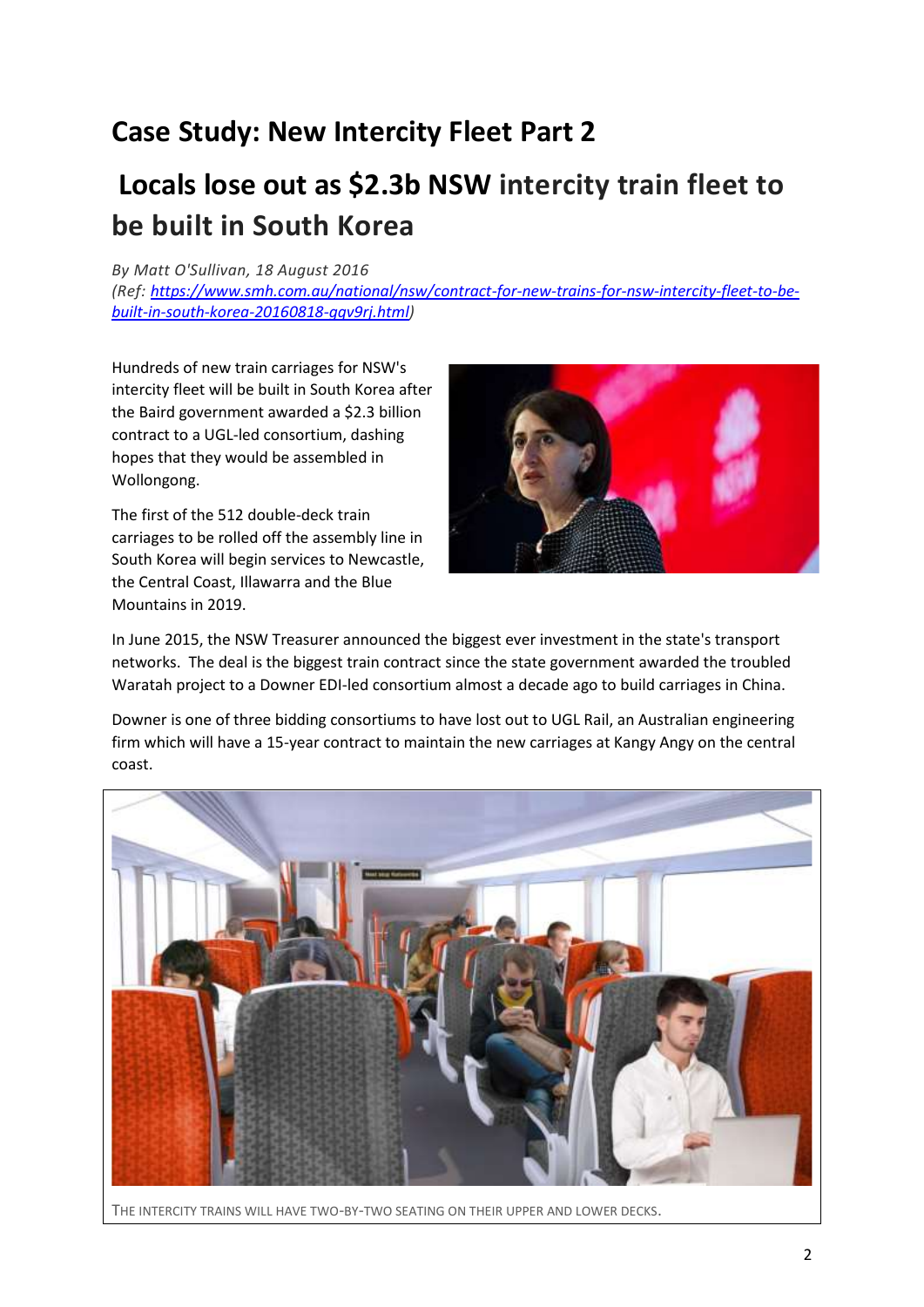The new trains to be delivered over three years will feature two-by-two seating on upper and lower decks, cup holders and tray tables and charging stations for mobile phones. They will also include toilets accessible for the disabled, and dedicated storage space. Defending the decision for the carriages to be built in South Korea, Transport Minister Andrew Constance said more than 200 jobs would be created to maintain the trains.

"This is the best outcome for taxpayers," he said. "Very pleasingly there is an Australian partner delivering Australian jobs as part of this consortium.

"In this case the procurement stacks up – it's a 25 per cent saving by going with this consortium. I will hold them to account as they work through the procurement."

As part of its unsuccessful bid, Swiss train builder Stadler had proposed to build a plant at Wollongong to assemble and maintain the carriages and create 600 jobs. NSW Labor Luke Foley said the decision was a "crushing blow to local manufacturing and local jobs" in places such as Wollongong where youth unemployment stood at



"We could have had 600 people working here [in Wollongong] assembling new train carriages, maintaining them," he said. The \$2.3 billion contract to build and maintain the trains is less than the government's original estimate of \$2.8 billion for the off-the-shelf carriages. Commissioning will be done here in Australia. We won't be allowing the train onto the system until it is safe and reliable. However, it does not include the cost of building the maintenance plant at Kangy Angy.

Last year, the NSW auditor-general warned that the total cost of the project, including the new maintenance facility, would [rise to as much as \\$3.9 billion.](http://www.smh.com.au/nsw/11b-cost-blowout-for-nsws-new-offtheshelf-intercity-trains-20151126-gl8gd4.html)

"We will come well within the \$3.9 billion," Mr Constance said on Thursday. UGL's consortium partners, South Korea's Hyundai Rotem will design, manufacture, test and commission the carriages. Transport authorities in the US state of Pennsylvania were recently forced to temporarily remove from service a third of 360 carriages Hyundai Rotem was responsible for designing and building. However, NSW TrainLink chief executive Rob Mason said he was "very confident" Hyundai and the other consortium member, Mitsubishi Electric, "will deliver us a very, very safe, reliable and comfortable train".

"Commissioning will be done here in Australia," he said. "We won't be allowing the train onto the system until it is safe and reliable." He also emphasised the consortium had successfully delivered more than 4000 train carriages to New York railway operators. Mr Mason said the trains would have automatic door settings to ensure people could not exit the carriages when they were not beside a station platform. The awarding of the contract for the intercity fleet comes several months after the government earmarked [more than \\$1 billion for new suburban trains](http://www.smh.com.au/nsw/nsw-state-budget-2016-1b-for-new-suburban-trains-for-sydney-rail-network-20160620-gpn80u.html) for Sydney's overstretched rail network over the next four years.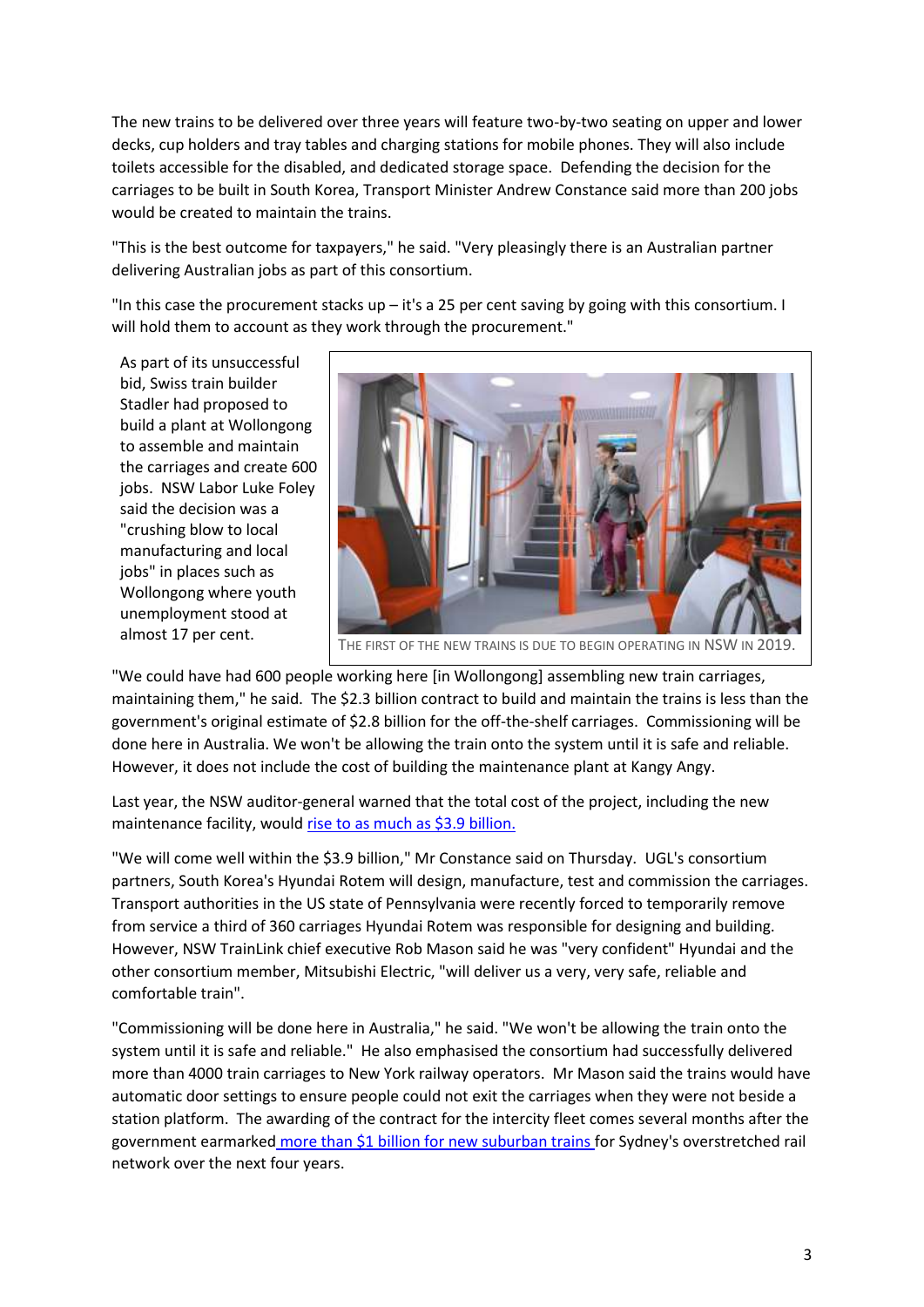## **Case Study: New Intercity Fleet Part 3:**

# **Safety standards to be relaxed for trains that are to wide for tunnels**

*By [Matt O'Sullivan,](https://www.smh.com.au/by/matt-o) 6 March 2018*

*(Ref: [https://www.smh.com.au/national/nsw/safety-standards-to-be-relaxed-for-trains-that-are](https://www.smh.com.au/national/nsw/safety-standards-to-be-relaxed-for-trains-that-are-too-wide-for-tunnels-20180228-p4z23h.html)[too-wide-for-tunnels-20180228-p4z23h.html\)](https://www.smh.com.au/national/nsw/safety-standards-to-be-relaxed-for-trains-that-are-too-wide-for-tunnels-20180228-p4z23h.html)*

Transport officials want to relax standards for the minimum distance allowed between trains and rail tunnel walls so that the new intercity fleet the NSW government is buying for \$2.3 billion can travel all the way on the Blue Mountains Line to Lithgow. The intercity trains being built in South Korea will be about 3.1 metres across, which will be too wide<sup>1</sup> for them to travel beyond Springwood to Katoomba and Lithgow without an upgrade of the rail line.



The first of the new intercity trains will arrive in NSW next year.

While planning is under way to alter stations and shift slightly or replace sections of rail track, eight of the 10 tunnels built early last century between Newnes Junction and Zig Zag station in the Blue Mountains need to be upgraded so that the new trains can pass through them side by side.

Transport for NSW's preferred option is to scrape away at the tunnel walls to widen them and alter the minimum clearance standard to allow the new intercity trains to run on both lines and pass each other through the tunnels. Under the current standards, the minimum distance allowed between the outline of a train in motion – known as the kinematic envelope – and tunnel walls is 200 millimetres. Asked what the minimum distance would now be, Transport for NSW said in a statement that the "new draft standard to ensure the safe operation of trains is being finalised and reviewed by the train designer and the Assets Standard Authority".

At present, the state's clearance standards mean V-Set trains dating to the 1970s and narrow dieselpowered locomotives such as the XPTs are the only types in the government-owned fleet that can pass through the "Ten Tunnels Deviation" in the Blue Mountains.

Labor leader Luke Foley said people had a right to be suspicious that the safety standard was to be changed to fix the government's "bungle" of buying trains that did not fit through the tunnels.

"[Transport Minister] Andrew Constance should tell us what it is going to cost to widen the tunnels and complete the track modifications from Springwood to Lithgow," he said.

<sup>1</sup> [https://www.smh.com.au/national/nsw/new-intercity-trains-too-wide-for-rail-line-to-stations-in-blue](https://www.smh.com.au/national/nsw/new-intercity-trains-too-wide-for-rail-line-to-stations-in-blue-mountains-20161005-grvmns.html)[mountains-20161005-grvmns.html](https://www.smh.com.au/national/nsw/new-intercity-trains-too-wide-for-rail-line-to-stations-in-blue-mountains-20161005-grvmns.html)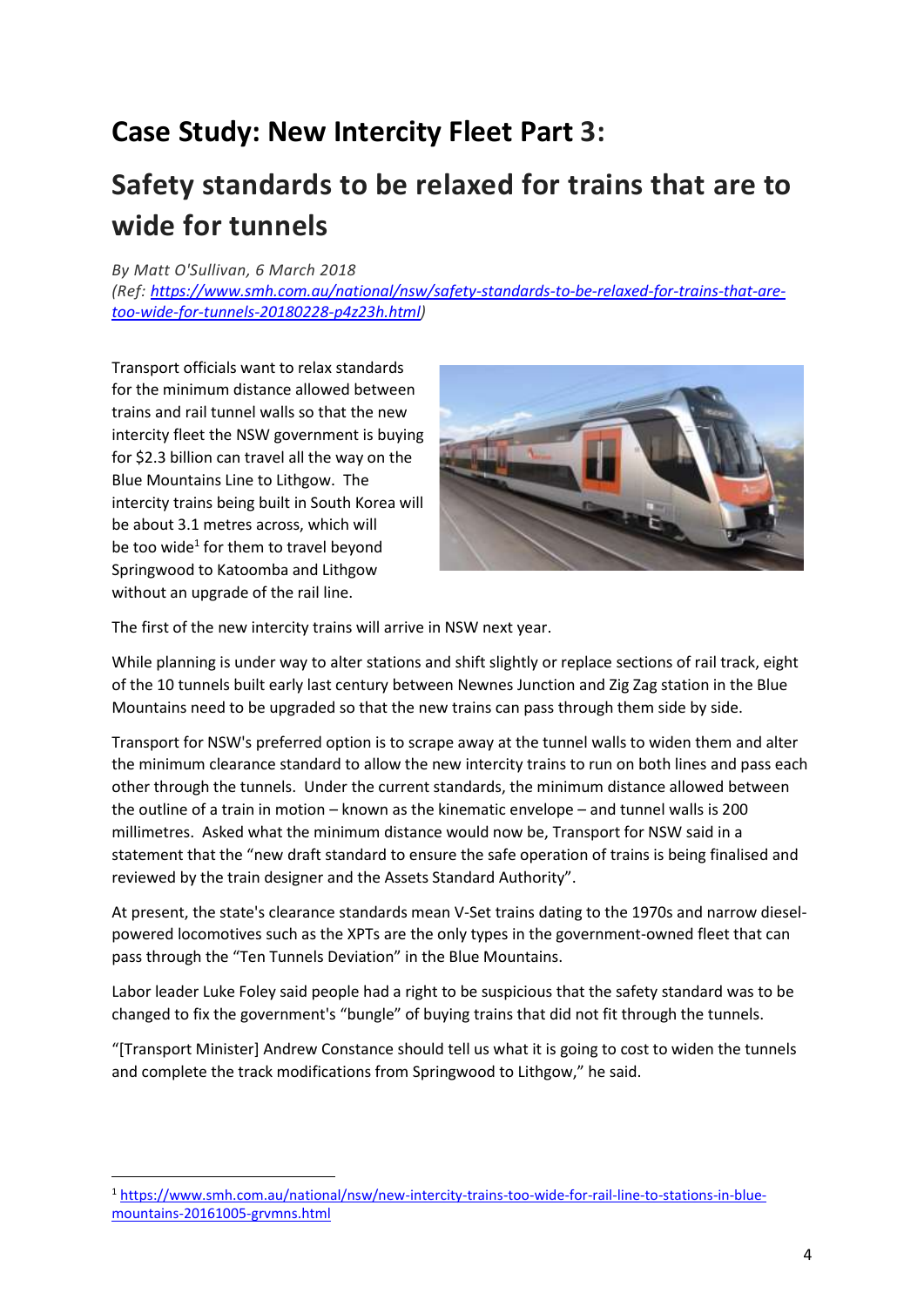"He also needs to detail what special operational restrictions will be imposed including speed limits and how these will be enforced.", but Mr Constance said Labor had spent 16 years in government without bothering to undertake a long overdue upgrade of the Blue Mountains Line.

"I can't understand why Luke Foley and the Labor Party don't want a modern track and train upgrade for the people of the Blue Mountains," he said. "Parts of the network are over 150 years old and they need to be upgraded – it just makes sense."

Transport for NSW always knew that the upgrade to the tunnels would be necessary to deliver new trains for intercity passengers on "physically constrained parts of the rail network", he said.

A report on the tunnel upgrade said transport officials did consider shifting the track and cutting further away at the tunnel walls so that the new trains could travel on both lines and pass each other. However, this option was "discounted due to the high cost" and the need to close tunnels for several months, which would cause significant disruption to services on the rail line.



ONE OF THE TUNNELS ON THE BLUE MOUNTAINS LINE THAT WILL BE UPGRADED TO MAKE IT SUITABLE FOR THE NEW INTERCITY TRAINS.

The government has not revealed what the upgrade to the Blue Mountains Line will cost, arguing it is still subject to a tender process and needs to remain commercial in confidence. The \$2.3 billion contract to build the 512 double-deck train carriages and locomotives does not include the upgrade to the Blue Mountains Line or a new maintenance facility at Kangy Angy on the Central Coast.

The [NSW Auditor-General](https://www.audit.nsw.gov.au/publications/latest-reports/volume-six-2015-transport) warned several years ago that the total cost of the project would rise to as much as \$3.9 billion. Most of the work on the tunnels in the Blue Mountains will occur during scheduled track possession periods over two years. However, some of it will require extended shutdowns of up to 15 days at a time, during which trains will not run and replacement buses will be put on to ferry passengers.

Subject to approval, construction is expected to begin late this year and take about two years. The first of the new trains will begin services late next year to the Central Coast and Newcastle. The